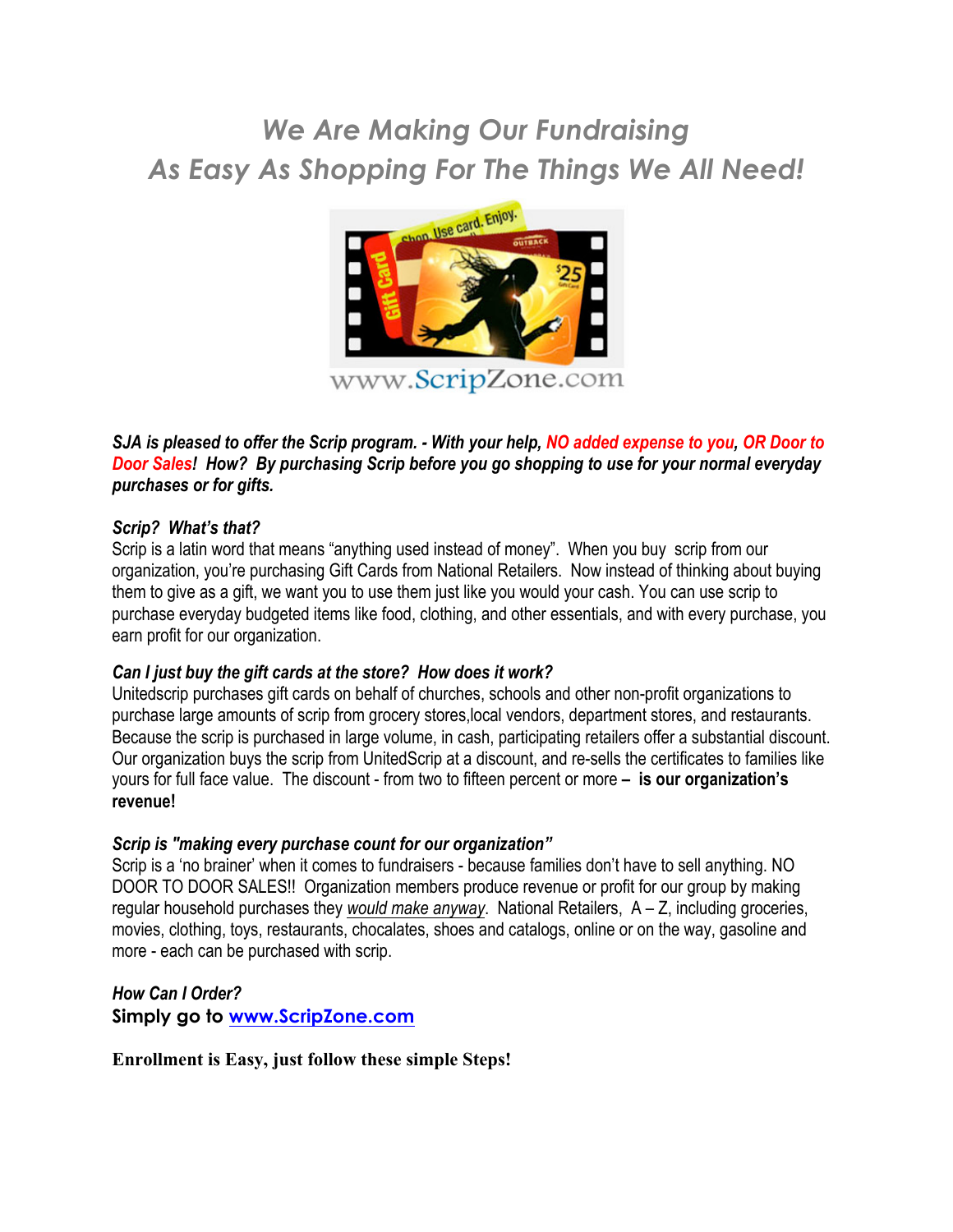# *Registration at www.ScripZone.com*

## 1. Go to **www.ScripZone.com** and click in the **New User Option**.





### 2. Create your **Secure Online Account:**

- ü **Create Your User Name**
- ü **Password**
- ü **Enter your Email Address** *(Confirmation of your orders are emailed to registered accounts)*
- ü **Choose a Security Question**
- ü **Answer Security Question**

## **Registration Form**

Begin today supporting your nonprofit organization by creating your online ScripZone.com account below. Once registered, you may join your group or groups that you plan to support with your purchases. The Group's Unique Id can be obtained from your Organization Leader.

|                   | Sign Up for Your New Account                                                                                                                              |
|-------------------|-----------------------------------------------------------------------------------------------------------------------------------------------------------|
| User Name:        |                                                                                                                                                           |
| Password:         |                                                                                                                                                           |
| Confirm Password: |                                                                                                                                                           |
| E-mail:           |                                                                                                                                                           |
|                   | Security Question: What is the name of your High School? v                                                                                                |
|                   | Security Answer: What is the name of your High School?<br>In what city were you born?<br>What is your favorite sport?<br>Name of your High School Mascot? |
|                   | Note: By creating a user you agree to Scripzone.com terms and conditions. We may send you                                                                 |
|                   | e-mails regarding your orders in scripzone.com, group activities, and other special promotions.                                                           |